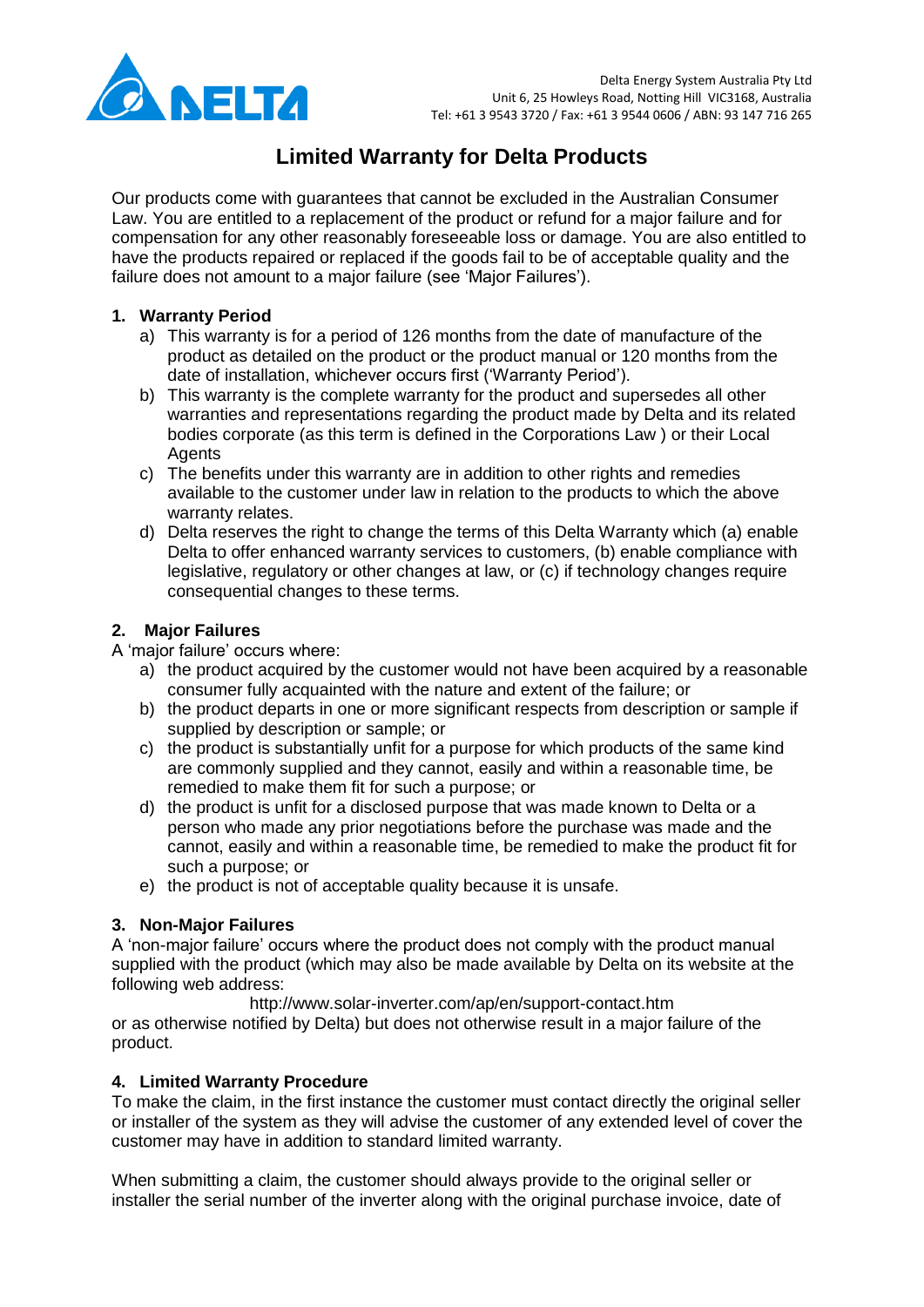

purchase/installation and the error message that is displayed in the window located on the front of the inverter

If necessary, get in contact with Delta. The procedure for a warranty claim can be coordinated with Delta employee at the below mentioned address in section 5.

If the product is replaced, the remainder of the Warranty Period will be transferred to the replacement product supplied by Delta. In such an event, the original warranty as documented by Delta will continue to apply for the original Warranty Period from when the product was originally purchased by the customer.

## **5. Limited Warranty Conditions**

Delta Energy Systems Australia reserves the right that products subject for repair will be replace with refurbished goods of the same type under the following conditions:

- a) The customer must submit proof of purchase of the product in the form of a tax invoice or purchase receipt and a copy of the warranty certificate supplied with the product if applicable;
- b) The customer must provide the identification label on the product, which must be legible to Delta employees or third party repairers;
- c) The customer"s provider/installer must then report the failure of the product to Delta"s service contact at Delta Energy Systems Pty Ltd by:
	- i. Via a written letter or intent of warranty to the Delta Service manager at the following address:

*Delta Energy System Australia Pty Ltd*

*Unit 6, 25 Howleys Road, Notthing Hill VIC 3168, Australia*

ii. or contacting Delta's authorized repairer by telephone:

*Tel: +61 3 9543 3053 / Tel: +61 39543 3056*

iii. or sending an email to:

## *service.au@delta-es.com.au*

d) After approval, the product should be packed for return transport to Delta by surface mail to the following address:

## *Delta Energy System Australia Pty Ltd*

*Unit 6, 25 Howleys Road, Notthing Hill VIC 3168, Australia* and any reasonable transport costs incurred will be cover by Delta via Delta"s transport arrangement.

e) Delta may request the customer to forward the faulty product to its branch office, service partner or designee, in Australia ("Local Agent"), who is authorized to send the faulty product to Delta. If the customer proceeds to transport the product to Delta directly even after it has been advised by Delta to forward the faulty product to the Local Agent, Delta may in its discretion elect to not to cover the customer for any such unauthorized transport costs in which the customer will need to pay for.

## **6. Non-compliance to Warranty Conditions**

Delta reserves its right to not comply with the warranty if the Customer does not comply with the requirements:

- a) damage caused to the product through transportation of the product by the Customer or a contractor (being a qualified registered electrical engineer or registered electrical contractor in a State or Territory of Australia who is proficient in the installation of the product ("Contractor") who is engaged by the Customer),
- b) Incorrect installation or commissioning of the product by the customer or a Contractor
- c) The Customer or Contractor not observing the installation, maintenance and operational requirements for the product in accordance with the product manual,
- d) Modifications, changes or attempted repairs by the customer or Contractor,